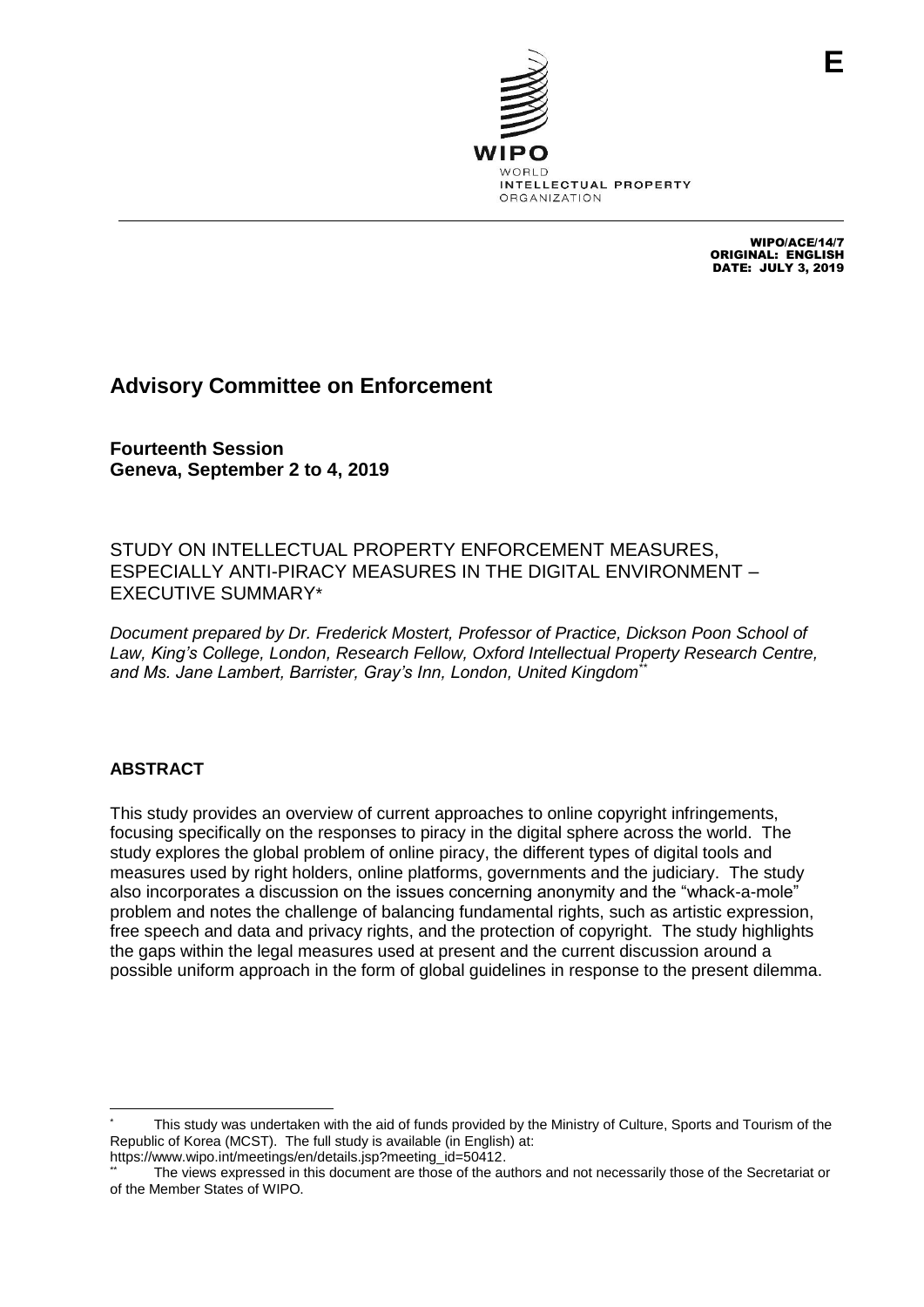### **I. INTRODUCTION**

1. Digital technology has brought many benefits but also some detriments. One such detriment is online piracy, that is to say, unlicensed copying and the distribution of unlicensed copies of films, photos, software, sound recordings and other artistic or literary works over the Internet or other computer networks. Digital technology enables any number of perfect copies of such works to be disseminated instantaneously anywhere in the world. It therefore threatens the viability of the broadcasting, entertainment, film, publishing, sound recording, software and other creative industries, which, in turn, undermines incentives to create new content.

2. This report seeks to present the ways in which enforcement measures have been adapted to meet the challenge of online copyright infringement.

#### **II. THE CHALLENGES OF THE DIGITAL ENVIRONMENT**

3. When films, music, photos, software and artistic and literary works had to be recorded on magnetic or optical media or in print, unlicensed copies could be seized at warehouses or distribution points or detained at ports and airports. In the digital environment, copyright is much more difficult to enforce for the following reasons:

- It is not easy to identify suppliers of unlicensed copies because digital technology enables them to keep a low profile.
- Websites and other platforms for the marketing and distribution of unlicensed matter may be shut down but similar sites can appear elsewhere on the Internet almost immediately afterwards. This report refers to that difficulty as the "whack-a-mole" problem after a fairground game where players hit one imitation mole with a mallet only to cause others to emerge elsewhere on the stand immediately afterwards.
- The volume of unlicensed matter that can be distributed by digital technology is overwhelming.
- Often there are jurisdictional issues because wrongdoing can take place in a country other than the one in which the wrongdoer is based.
- There is precious little intelligence sharing or any other coordinated international response to online piracy between governments.
- 4. It has therefore been necessary to develop new measures to counter online piracy.

#### **III. DEVELOPING RESPONSES TO ONLINE INFRINGEMENT**

5. New judicial remedies have been developed in several countries. Intermediaries, such as government agencies and providers of telecommunications networks, can be required to disclose information of wrongdoing; records of wrongdoing can be seized and preserved; assets resulting from wrongdoing can be frozen; cross-border injunctions can be obtained; access to websites and other online platforms can be blocked; and low-cost small claims courts and tribunals with jurisdiction to determine copyright claims have been established.

6. The US Digital Millennium Copyright Act ("DMCA") requires Internet service providers (ISPs) and other intermediaries to remove infringing matter upon notification by copyright owners as a condition of their immunity from copyright infringement claims. Conditional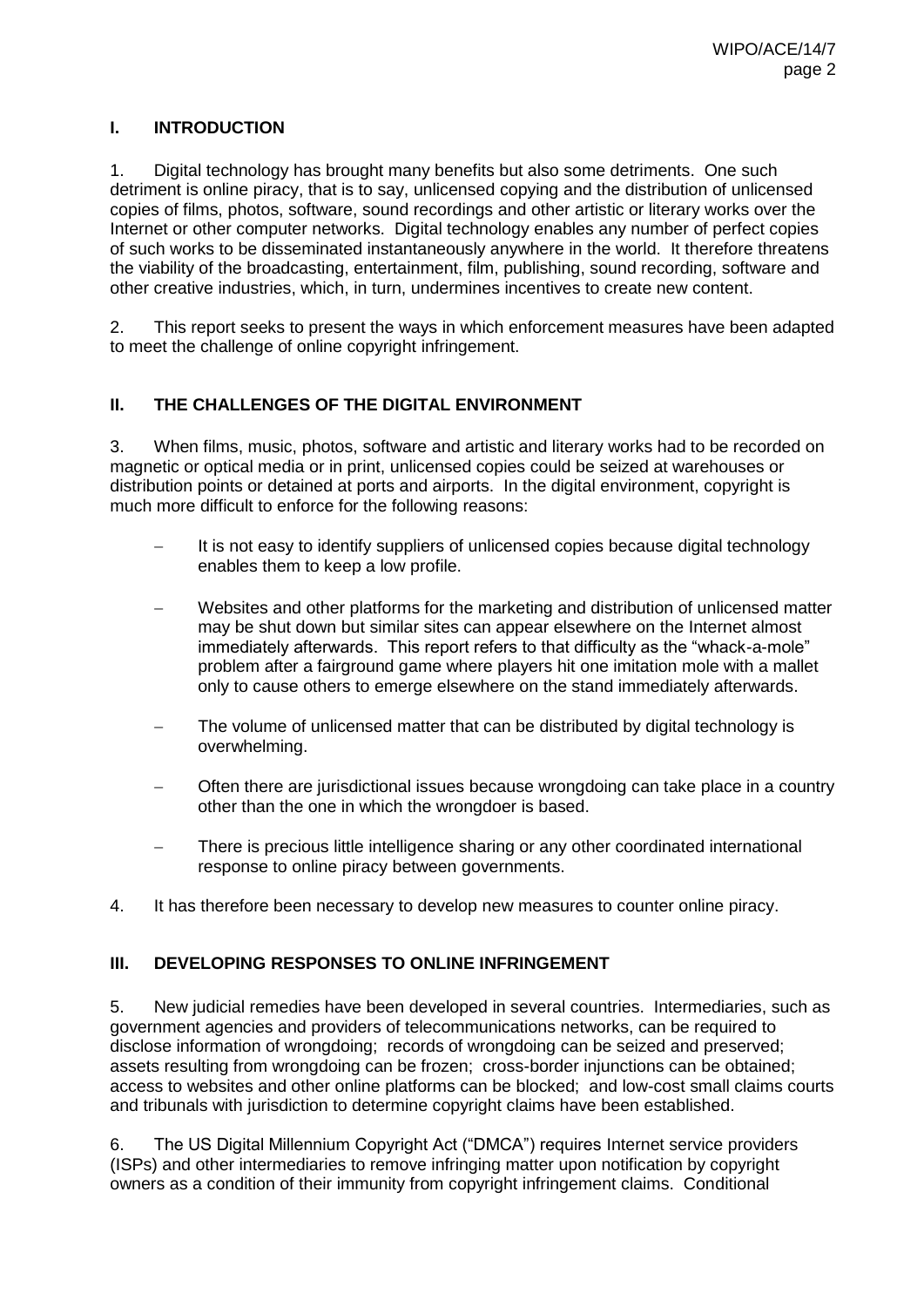immunity from infringement actions is similarly provided by the European Union (EU) Electronic Commerce Directive<sup>1</sup>, though that legislation does not specify procedures for notification and take-down similar to those in the DMCA. The absence of such provisions has given rise to uncertainty which has resulted in litigation in several EU member states, with some cases having been referred to the Court of Justice of the European Union (CJEU). Sometimes, non-infringing materials have been removed without justification, which has given rise to complaints and claims from third parties. Another difficulty is that take-down is often ineffective. Infringing matter which has been removed in one jurisdiction under the DMCA or other legislation often reappears in another shortly afterwards, just as new moles emerge after one has been struck in "whack-a-mole".

7. Because of those difficulties, several companies have developed their own notice-and-take-down procedures. A good example is Alibaba's "One-stop-shop Intellectual Property Platform" where copyright and other right holders may register their intellectual property (IP) rights across all Alibaba platforms. Statistics published by that company appear to show that complaints of infringing activity have decreased as more and more copyright and other IP owners have registered their rights with Alibaba.

8. One response to the "whack-a-mole" problem is to require ISPs and other intermediaries to police their space for infringing activity and to remove infringing matter on their own initiative as soon as it appears. That is sometimes referred to as "notice and stay down". Several online platforms including YouTube have developed software for detecting infringing matter which would enable them to perform such a requirement. The United Kingdom (UK) Intellectual Property Office has published proposals for such procedures in the UK but has not yet provided details as to how they would be implemented. The German Federal Court of Justice has inclined towards the imposition of a notice-and-stay-down obligation but the French *Cour de Cassation* and the CJEU appear to have taken the opposite view. Such a procedure would obviously risk the removal of non-infringing matter with the possibility of complaints and litigation from persons affected by such removal.

9. Article 17 of the EU's newly adopted Copyright in the Digital Single Market Directive<sup>2</sup> appears to impose a "general monitoring obligation" on ISPs and other intermediaries as a condition of their immunity from liability for copyright infringement. It is not yet clear how far service providers will have to go to comply with that Article. It may require pre-licensing by copyright and other IP right holders. It will almost certainly require a tightening-up of notice-and-take-down and, possibly, notice-and-stay-down procedures. Again, there is the risk of removal of non-infringing matter giving rise to complaints from third parties. Procedures for determining whether copyright or other IP rights are infringed will have to be developed and these would have to be effective, fast and transparent.

10. ISPs and other intermediaries have developed and for many years have deployed technologies for identifying and blocking access to pornographic and other offensive material. Recently, courts and legislatures have required them to use these technologies to block access to matter that infringes copyright and other IP rights. The legal basis for requiring Internet access providers to block access to infringing matter in the EU is Article 8(3) of the Information Society Directive<sup>3</sup>. Similar legislation has been enacted in countries such as Australia and Singapore. Although blocking reduces access to infringing sites, it does not stop it altogether. Infringers often anticipate blocking orders by preparing new sites in different jurisdictions which can be opened almost immediately after the order is made. That is yet another example of the

 Directive 2000/31/EC on Certain Legal Aspects of Information Society Services, in Particular Electronic Commerce, in the Internal Market, available at: http://data.europa.eu/eli/dir/2000/31/oj.

<sup>2</sup> Directive (EU) 2019/790 on Copyright and Related Rights in the Digital Single Market and Amending Directives 96/9/EC and 2001/29/EC, available at: [http://data.europa.eu/eli/dir/2019/790/oj.](http://data.europa.eu/eli/dir/2019/790/oj)

<sup>3</sup> Directive 2001/29/EC on the Harmonisation of Certain Aspects of Copyright and Related Rights in the Information Society, available at: [http://data.europa.eu/eli/dir/2001/29/oj.](http://data.europa.eu/eli/dir/2001/29/oj)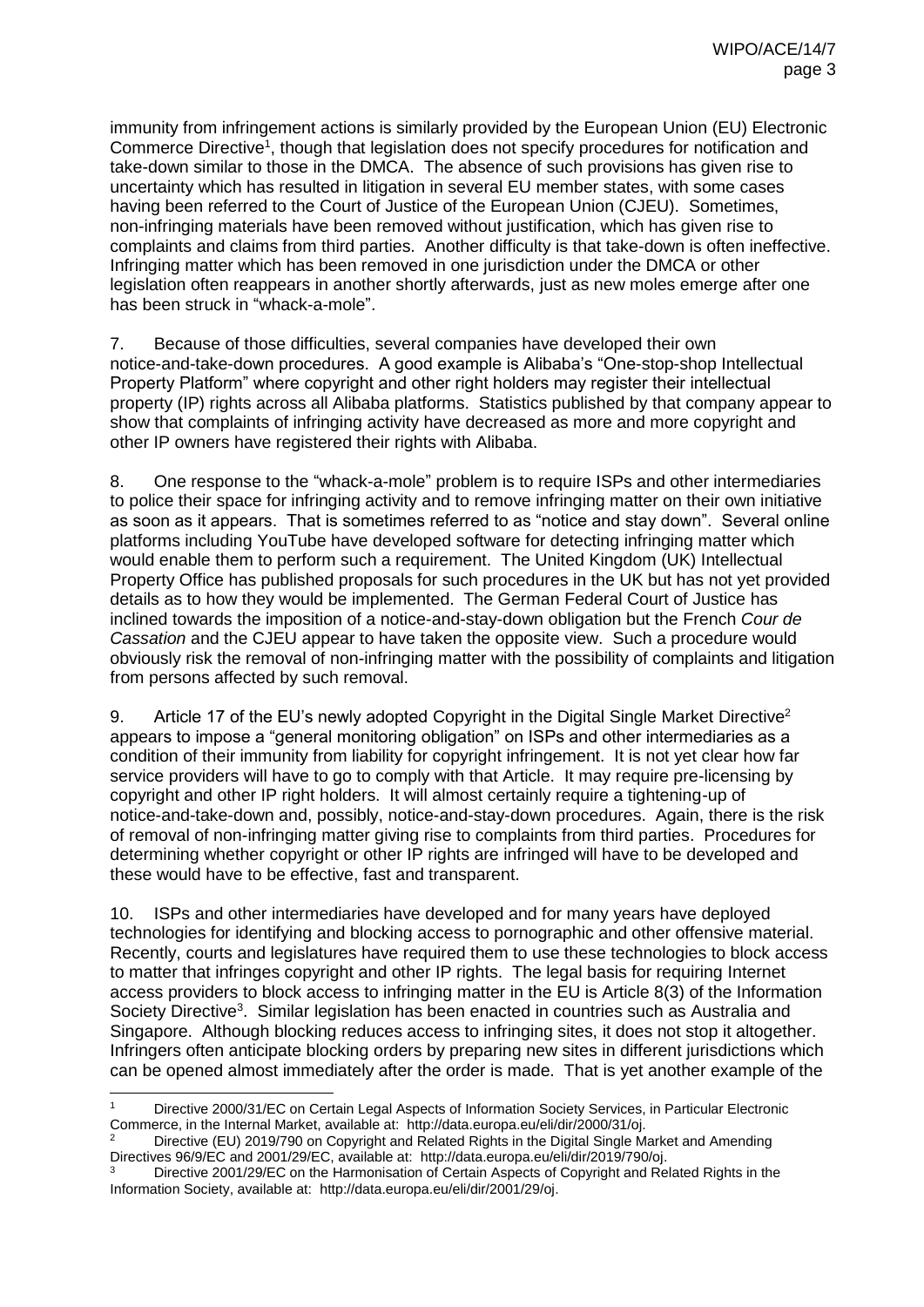"whack-a-mole" problem. In the UK and many other countries, applications for blocking orders have to be made to the courts, which can be expensive, especially if such applications are to keep pace with infringers' efforts to circumvent an order.

11. Blocking orders appear to have worked well in countries such as Denmark, where ISPs and other intermediaries have collaborated through their trade association to block comprehensively access to matter that is found by the courts to be unlawful. The Danish Ministry of Culture has developed a code of conduct for such blocking in conjunction with representatives of content providers and most of the ISPs. If a pirate whose site has been blocked by a court order attempts to transfer his business to another site, the code enables the industry to block access to the new site without the need for another court order. Users who persist in following a pirate may receive a "share with care" message from the trade association.

12. In some countries such as Portugal, blocking orders can be made by administrative agencies representing the government and industry rather than the courts, though the decisions of such agencies can always be reviewed by the courts. Other countries such as Lithuania have procedures that lie somewhere in between the Danish and Portuguese models.

13. Often sites that market infringing content carry lawful advertising. An obvious way of exerting pressure on such sites is to discourage advertisers from using such sites. In the UK, the City of London Police Intellectual Property Crimes Unit maintains a list of infringing websites which it discloses in confidence to members of the online advertising industry's trade association. Similar arrangements known as "the disruption machine" exist in Denmark. Alibaba has its own site monitoring system which compiles a blacklist of offending sites. Other companies such as Amazon and eBay prefer a "green list" of legitimate sites. Efforts have been made by Google, Bing and other search engines to identify and restrict access by consumers to infringing sites $^4$ .

14. The sheer volume of infringing materials, as well as information on their sources and other activities, has been difficult to track. One possible answer to that difficulty is the use of blockchain technologies to record and share information on infringing activity. One of the advantages of the technology is that information can be shared between states and also between the public and private sectors within states. Blockchain records have already been accepted in evidence by the Chinese Internet courts mentioned in paragraph 5. Several jurisdictions elsewhere have enacted or are considering legislation to enable their courts to do so. Blockchain technology may enable governments to give effect to their obligations under the WIPO Copyright and WIPO Performances and Phonograms Treaties to protect rights management information<sup>5</sup> because it is difficult to tamper with information recorded on a distributed ledger.

15. New enforcement measures and the adjustments made by the recent EU Directive to the liability regime for online intermediaries have provoked much discussion on the balancing of the protection of copyright with other fundamental rights, Critics express the concern that filtering, in particular, is a drastic measure which may involve making critical decisions about underlying fundamental rights such as the freedom of expression. Filtering may require judicial legal review in some instances, as platforms may err on the side of caution and resort to overblocking to avoid possible liability to content holders.

 $\frac{1}{4}$ In February 2017, Google, Bing and Yahoo! joined a Voluntary Code of Practice, along with representatives of creative industries. Under the chairmanship of the UK Intellectual Property Office, the Code assesses the effectiveness of search engines' voluntary efforts to combat piracy, while also providing a forum to strengthen industry cooperation. The Code provides for the removal of links to infringing content from the first page of Internet search results, based on the number of take-down requests received by the search engines in respect of particular copyright-infringing websites.

<sup>5</sup> WIPO Copyright Treaty, available at: <https://wipolex.wipo.int/en/treaties/textdetails/12740> and WIPO Performances and Phonograms Treaty available at: https://wipolex.wipo.int/en/treaties/textdetails/12743.